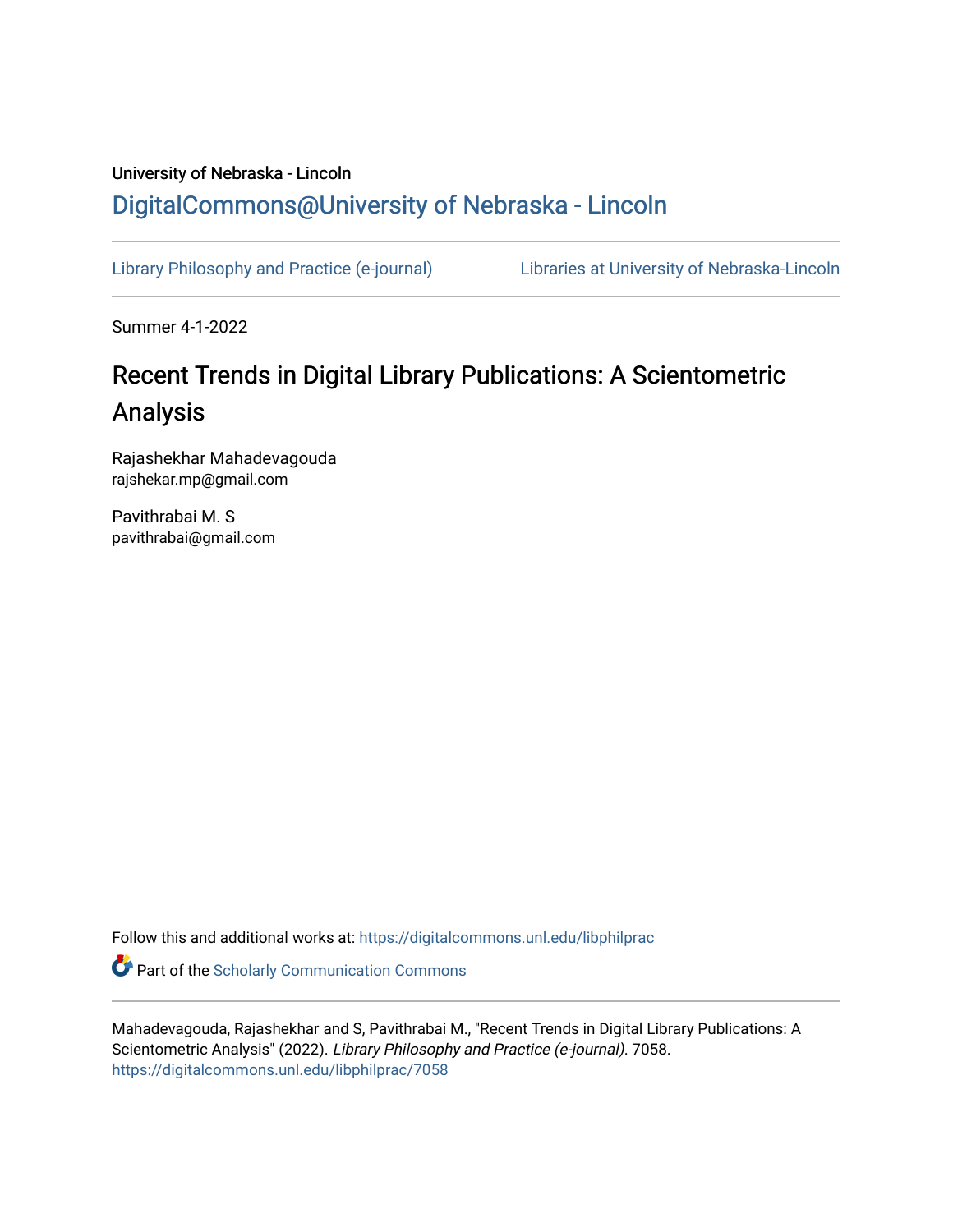## **Recent Trends in Digital Library Publications : A Scientometric Analysis**

**Rajashekhar Mahadevagouda Pavithrabai M S**  Librarian Assistant Librarian Vijay Karnataka (Times Group) High Court of Karnataka Chamarajpet, Bangalore-18 Bangalore-01

#### **Abstract**

The study seeks to illustrate the most current trends in digital library research via the use of scientometrics. The study of scientific networks is important in many scientific domains. A social network with many nodes and connections serves as the foundation for scientific network research. Nodes include authors, publications, and journals, while linkages include citations, cocitations, and coauthorship. Data was collected from the Scopus abstracting and citation database for the period of ten years from 2012 to 2021. The most relevant 1957 documents were chosen from the collection, and selected documents were analyzed using Biblioshny and VOSviewer. The research showed that digital library productivity is rising annually, the United States of America dominates the production of scholarly production on digital libraries, and research is increasingly focused on digital resource and digital collection development. However, artificial intelligence, deep learning, machine learning, big data, and other related areas of study have emerged as the most recent research trends in digital library research. The outcomes of this study will aid digital library research by providing up-to-date and reliable research information.

**Keywords:** Digital library, Scientometrics, Vosviewer, Biblioshiny, Research trend

#### **1. Introduction**

It is essential to provide outstanding service in order to maintain usage and to develop a strong academic communication network that illuminates major value propositions to libraries. Services offered and marketing support for library services provide value to library. Librarians have always provided a wide range of services to library patrons. The whole notion of library and library services has altered to fit the digital world as a result of the advent of ICT. In order to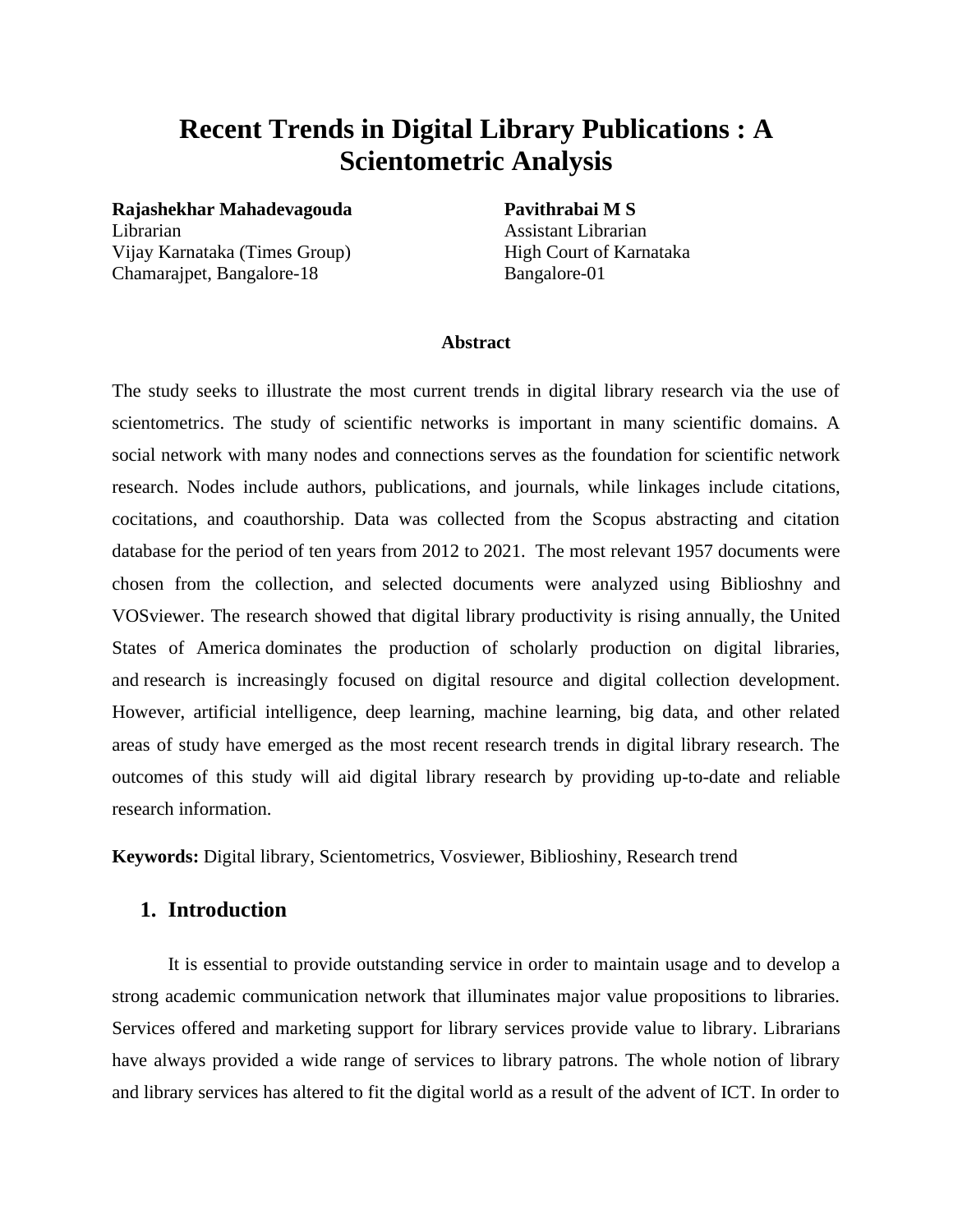improve the quality of academics, research, and development, librarians have begun to utilise technology to deliver tailored services in digital format. Libraries have re-defined themselves in the digital world to meet the requirements of Generation Z, who were born digital. The advent of the digital library has ushered in a new age in library operations and service delivery, allowing it to effectively match the diverse information demands of its patrons while also keeping pace with the times. One of the best ways to keep up with the ever-changing digital world is by using an agile strategy that enables libraries to quickly change and deliver new services. Sharing resources and services have become easier since the rise of digital libraries (Roopa, 2015). Also, it gave more attention and encouragement for experimenting with new and transformative ideas and innovative practices. The concepts of digital library are embraced across globe amongst all libraries. Even, users have been able to expand their knowledge from their convenient location for betterment of self and society.

Many libraries are now considering a "concierge" approach that emphasizes personalized service (Bhui & Sahoo, 2018)). In order to better serve their users and turn the library into a smart library, librarians may take advantage of the present study and training opportunities given by specialists in the field, such as conferences, seminars, or workshops. Consequently, this article is intended to demonstrate the latest digital library trends and to suggest possible study avenues in the field.

#### *Objectives:*

The study has followed the objectives similar to the Dhawan, Gupta and Ritu Gupta and represented as it is

- To study the growth rate of research output in digital library research, global publication share and global citation share.
- To study the international collaborative publications, and share of leading collaborating partner countries
- To study research output by broad subject areas
- To study the publication productivity and citation impact of top 10 most productive authors, countries and sources (Dhawan et al., 2017)

*Scope*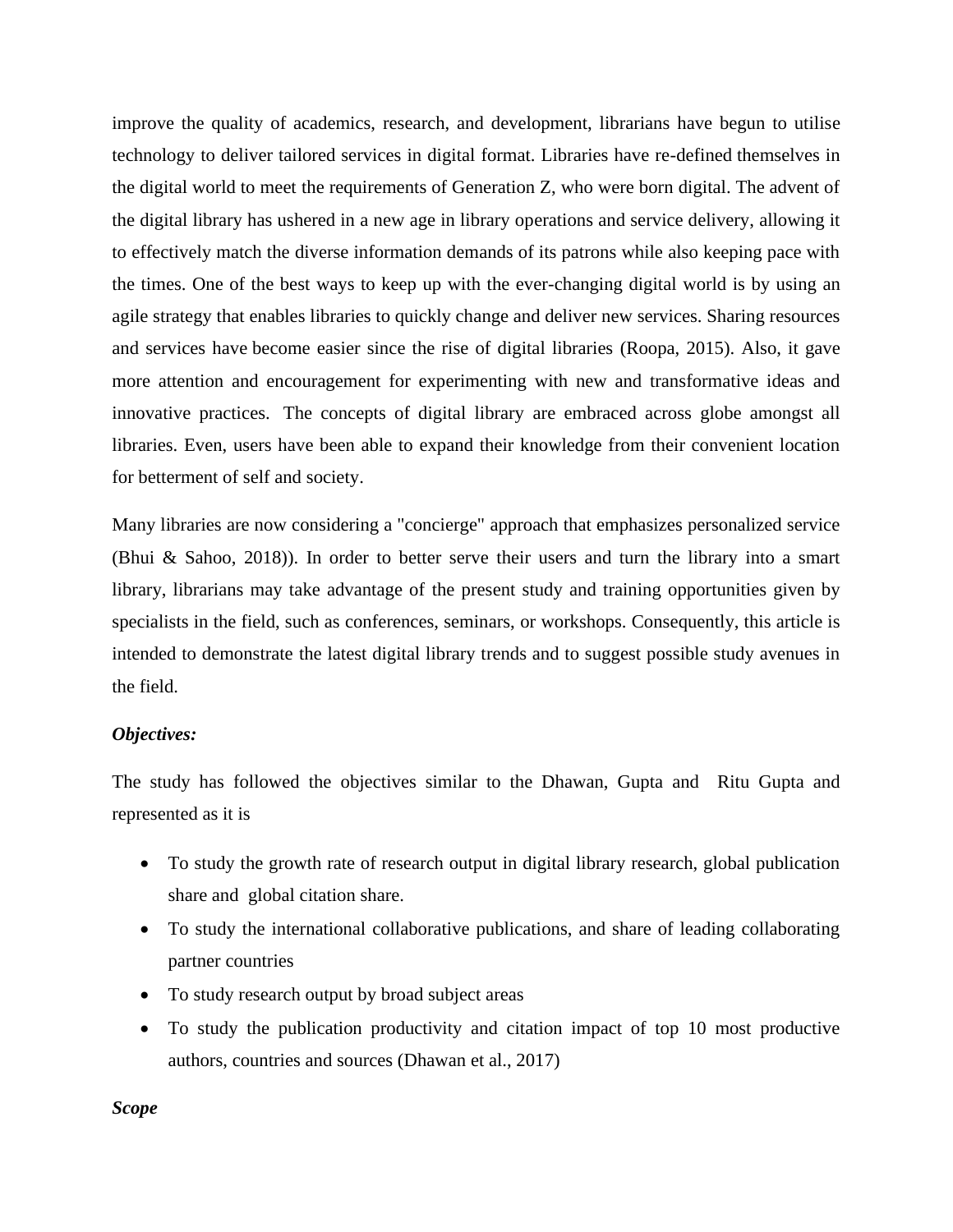All the journal publication indexed in Scopus (a biggest abstracting and citation database) with the keyword digital library is considered for the study.

#### *Limitation*

The data for the scientometrics study was collected from a single abstracting and citation database, which, excludes the publishing information of several local journals from consideration due to its inclusion policy.

#### *Methodology*

The scientometric approach is employed in this study of scholarly publications relating to "Digital library" as shown in Figure 1. Finalizing significant keywords is the first step in retrieving scientific publications related to a particular subject. The keyword digital library was decided to use to retrieve precise and accurate documents. After the finalizing the domainspecific keyword. Scopus abstracting and citation database was used for the searching documents. In the keyword field, the term digital+library was used, and the date range was limited to ten years, from 2012 to 2021. After filtering the documents, a total of 1957 docuents were selected for scientometric analysis. The data was analysed using Vosviewer and Biblioshiny, and the findings are expressed in tables, graphs, and network diagrams.



**Figure 1: Document Collection Process**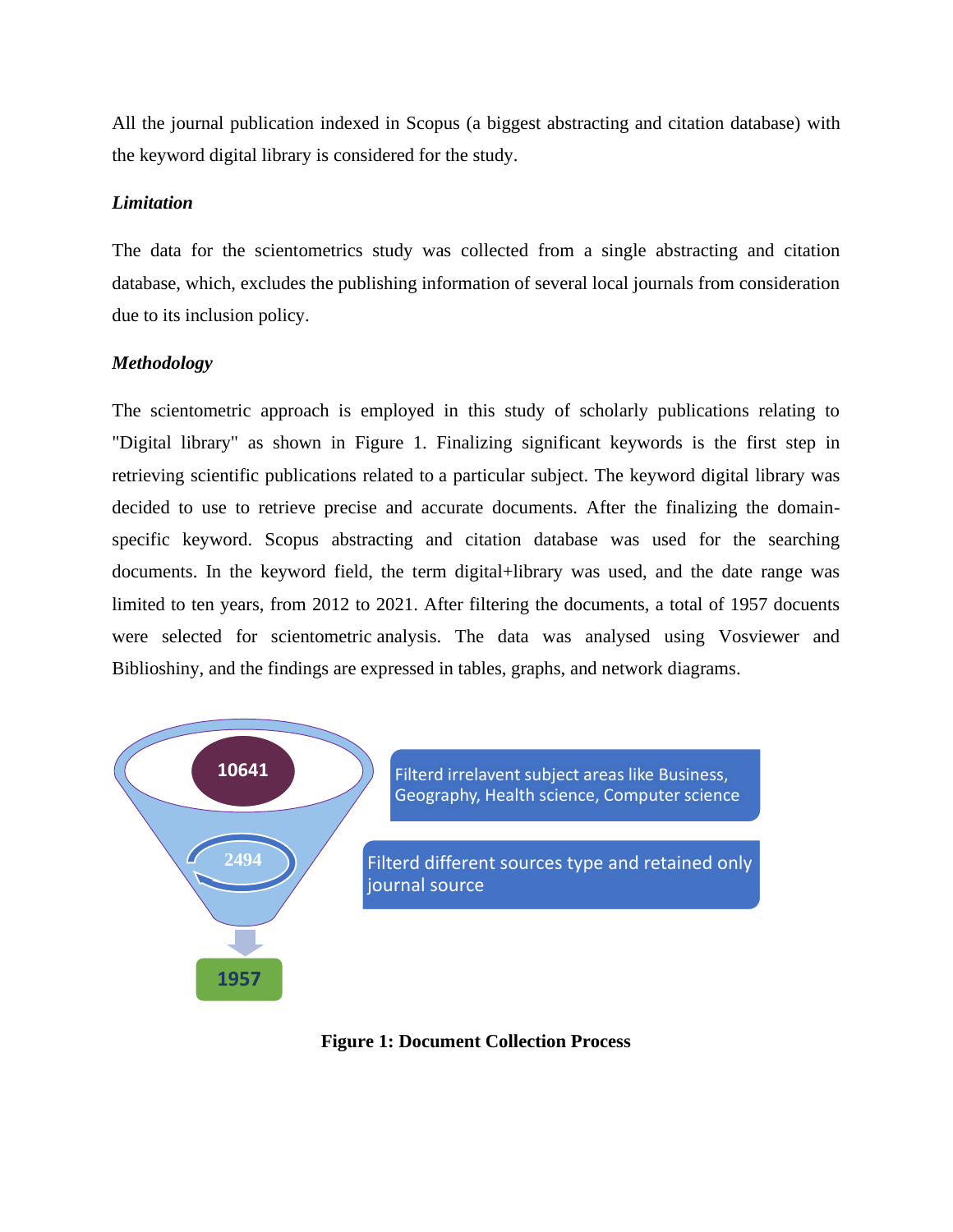#### **2. Review of related literature**

Various articles have been published in the area of digital library, among them a few highly significant articles are been reviewed to summarize the ideas of existing knowledge. ZhiPing (2014) conducted a comprehensive analysis of the benefits of data mining technology in university library work, detailed how data mining technology is used to deliver individualized services, and highlighted how data mining is used to expand college library services. He found that data mining technology might be utilized to increase the quality of information services, increase public awareness of the services, and also increase the efficiency and quality of library services. Malik & Mahmood (2013) observed the prevailing status of ICT infrastructure required for presenting efficient Digital Reference Service (DRS) in the university libraries of Punjab. The outcomes shows that the ICT infrastructure required for contriving and executing an efficient DRS in libraries is better but requires some more improvement. They identified that many libraries also possess general as well as reference collection in electronic format and a few libraries have initiated DRS while most of them are still applying head on channel for reference communications. Further Stejskal & Hajek (2015) analyzed the effectiveness of the digital services Their results shows that greater benefits are associated with digital services with remote access in comparison with on-site services, specifically, the highest value library services found were "Searching the catalogue" and "E-book downloading", which were used most frequently. The highest unit benefits were connected with "Using a PC" and "E-book downloading". Further they recommended to examine the transferability of the described methodology, in public library services. Wasim (2017) investigated existing storage solutions for long-term massive data preservation in digital libraries. The research finds that present storage technology cannot preserve massive data in digital libraries for lengthy periods. They can't meet all storage needs or reduce digital library costs. The report also highlights the need for ongoing innovation and development in existing storage technologies to reduce the effect of storage scarcity on digital libraries and enable upcoming storage technologies to progress and take over. Author cautioned on using existing storage technologies, as he felt digital libraries would suffer from information loss.

Tripathi (2018) explored numerous difficulties connected to long-term preservation in a digital context. Concerning the preservation of digital items. The entire scenario for long-term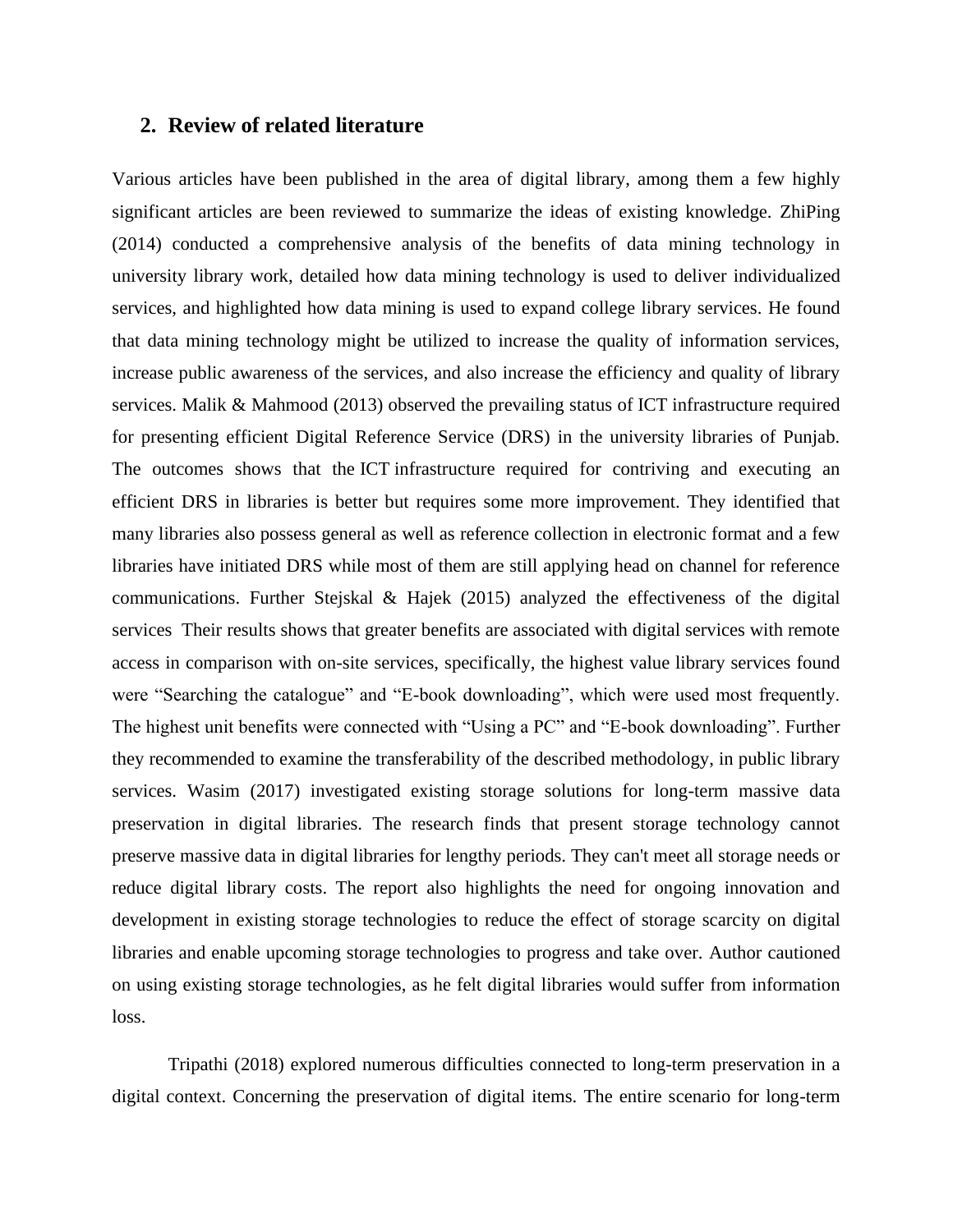preservation of an asset includes digital storage, quality monitoring, and risk preparation. To deal with difficulties of long-term preservation of an asset, many strategies have been proposed that may be utilized to create an organization's policy. A combination of conventional and digital methods is recommended to guarantee long-term preservation. It contains numerous checklists for long-term digital preservation. Huaiyuan, Zhao (2020) proposed ways to test university archive management expertise. Data collecting issues at colleges and universities including neglect, poor investment, software issues, a lack of archive websites, and a lack of expertise to preserve data. In light of these issues, actions may be done to create an information management database, educate technical personnel, develop software, and raise awareness. This research focuses solid solutions for solving challenges in university database administration. Singh (2018) examined the novel activities, techniques, and technology that are being employed in the digitization and establishment of digital libraries. It outlines many critical elements and the precise plans necessary for the process, as well as offering advice and direction to working librarians and information scientists.

#### **3 Analysis and Discussion**

#### *Periodic Growth of Publications in Library Consortia Research*

A total of 1957 relevant published articles on digital library were retrieved from the Scopus for the period of ten years from 2012 to 2021. Figure 2 shows increasing trend in annual publication rate, however, the growth in undulating. During 2021 the publication rate is increased by 35% than the previous year but the growth rate in the publication did not rise to the great extent as it can be observed in the figure 2, during 2012 the publication was 212 which increased to 282 publications in 2021. The year 2021 is the most productive year which shows the importance of digital library in the current period.

The number of citations increased from 70 in 2012 to 3445 in2021, demonstrating a strong upward trend in digital library research (Figure 3). The citation rate was highest in 2021.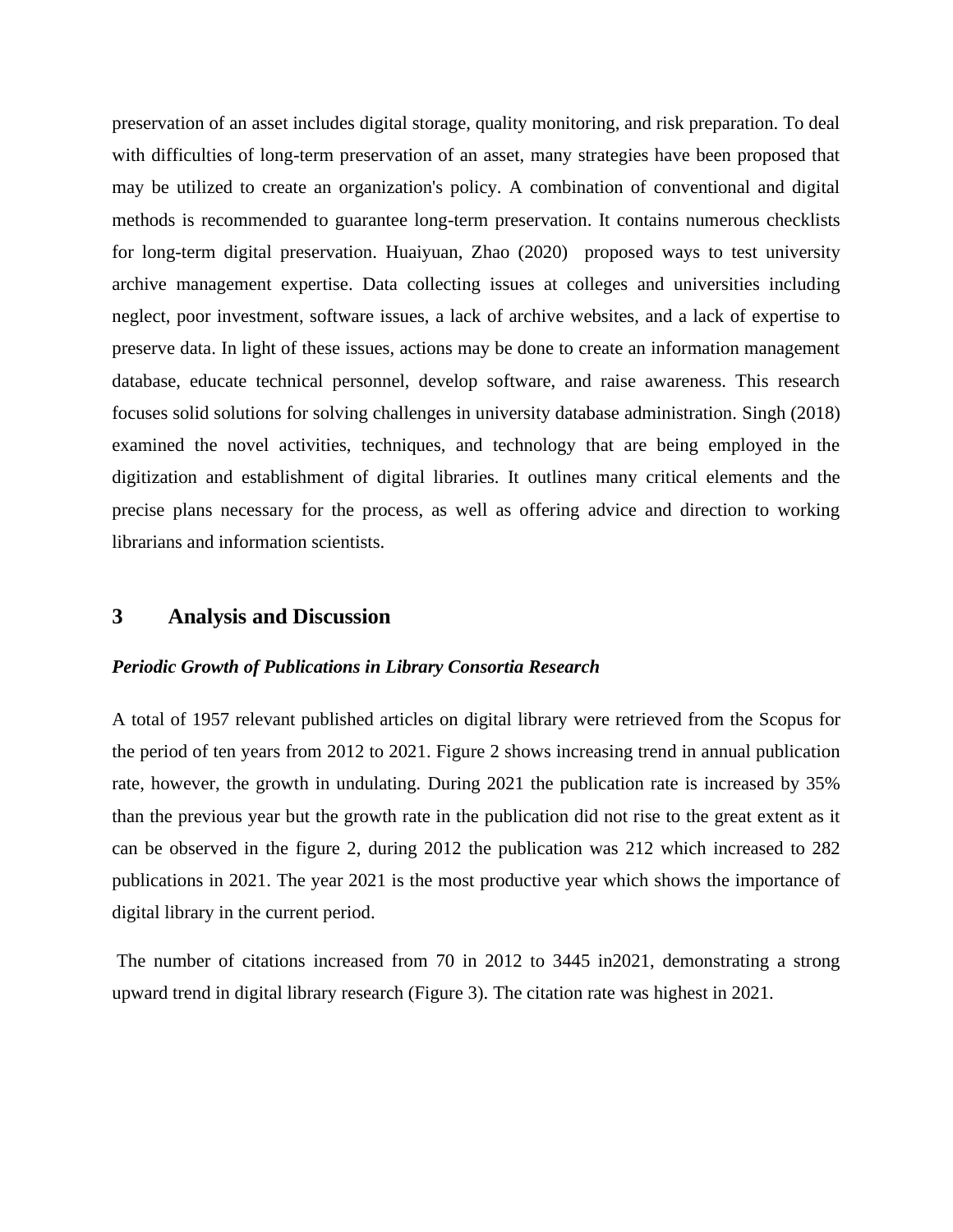

**Figure 2: Annual Publication Trend Figure 3: Annual Citation Trend** 

#### *Perspectives on the Most Productive Authors and country*

The authorship attribute is an important element in scientometrics as intellectual content is created by authors to spread their research. The study revealed that 3988 authors were linked to the digital library publications throughout the study period, while few of them worked prominently with a larger number of publications. The most notable of these authors are presented in Table 1. Zha, X (12 Publications) from China has published a greater number of publications than other authors. Most of the authors have published only one publications, indicating a limited scope for continuous research in the area of digital library, however, the majority of the top authors are continuously involved in research (Figure 4). It was observed that, there is vast difference between top productive authors and authors who have received highest number of citations.

| <b>Element</b> | h_index | g_index     | TC* | $NP^*$      |
|----------------|---------|-------------|-----|-------------|
| Fox R          | 3       | 3           | 15  | 15          |
| Zha X          | 8       | 11          | 122 | 12          |
| Yan Y          | 8       | 10          | 117 | 11          |
| Khan A         | 6       | $\mathbf Q$ | 108 | $\mathbf Q$ |
| Xie I          | 5       | 8           | 92  | 8           |
| Zhang Y        | 4       | 8           | 89  | 8           |

**Table 1: Author's Productivity in Digital Library Research**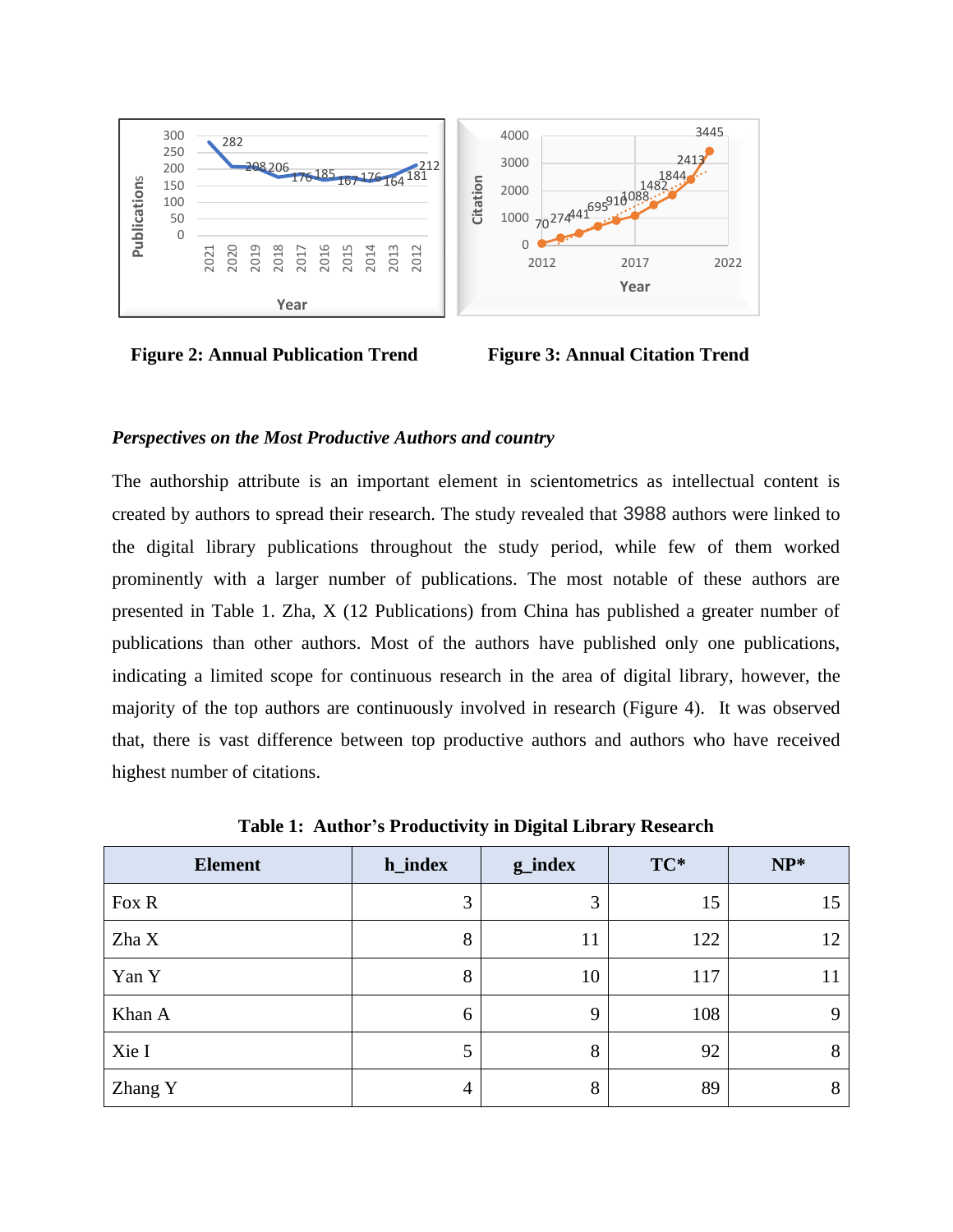| <b>Element</b> | h_index | g_index | TC* | $NP*$ |
|----------------|---------|---------|-----|-------|
| Zhang J        | O       |         | 73  |       |
| Ameen K        | ر       |         | 71  |       |
| Albertson D    | 4       |         | 40  |       |
| Chen J         | 4       |         | 35  |       |

*\*NP= No, of Publication \*TC=Total Citation* 



In Table 2, the countries are ranked by their productivity. USA is ranked first in terms of productivity and citation received followed by China. India is ranked third in the list with 97 publications. USA's share in production is 25% to the global publication in digital library, however, their multiple citation is only 4.91%. Many countries single citation ratio is higher than that of the multiple citation ratio. Average citation rate of Italy found to be greater among the top ranked counties. To increase the quality and impact of its research results, collaboration is the best option thus we find collaboration between authors within and outside the countries. USA collaborated with India, China, Spain and United Kingdom and India collaborated with China, United Kingdom, USA, Australia, Nigeria, Pakistan these countries have been the top collaborators. Further, it was found that the major portion of the citation belong to single citation publications and lesser number of publications belong to multiple citation publications.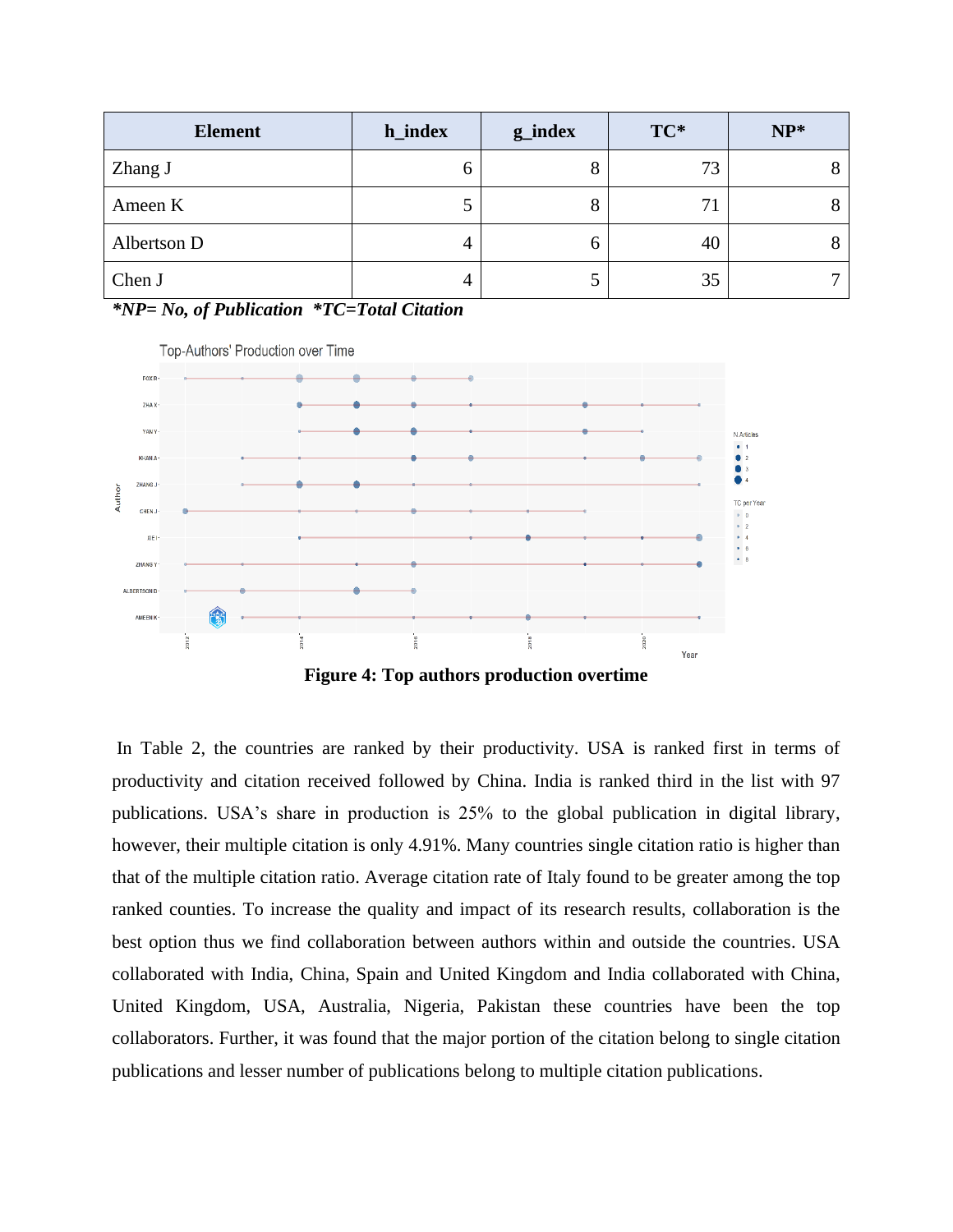| Country           | No. of<br><b>Publication</b> | Total<br><b>Citations</b> | Average<br><b>Article</b><br><b>Citations</b> | <b>SCP</b> | <b>MCP</b>     | <b>MCP_Ratio</b> |
|-------------------|------------------------------|---------------------------|-----------------------------------------------|------------|----------------|------------------|
| <b>USA</b>        | 489                          | 3134                      | 6.409                                         | 465        | 24             | 0.0491           |
| China             | 100                          | 1198                      | 11.98                                         | 81         | 19             | 0.19             |
| India             | 97                           | 397                       | 4.093                                         | 93         | 4              | 0.0412           |
| United<br>Kingdom | 66                           | 562                       | 8.515                                         | 55         | 11             | 0.1667           |
| Australia         | 43                           | 716                       | 16.651                                        | 36         | $\overline{7}$ | 0.1628           |
| Pakistan          | 41                           | 261                       | 6.366                                         | 35         | 6              | 0.1463           |
| Germany           | 38                           | 494                       | 13                                            | 33         | 5              | 0.1316           |
| Spain             | 36                           | 186                       | 5.167                                         | 33         | 3              | 0.0833           |
| Canada            | 30                           | 447                       | 14.9                                          | 25         | 5              | 0.1667           |
| Italy             | 19                           | 584                       | 30.737                                        | 18         | 1              | 0.0526           |

**Table 2: Country's Productivity in Digital Library Research**

*\*SCP= Single Citation Publication \*MCP=Multiple Citation Publication*



**Figure 5: Collaboration Among Different Countries**

*Perspectives on the Most Productive Source*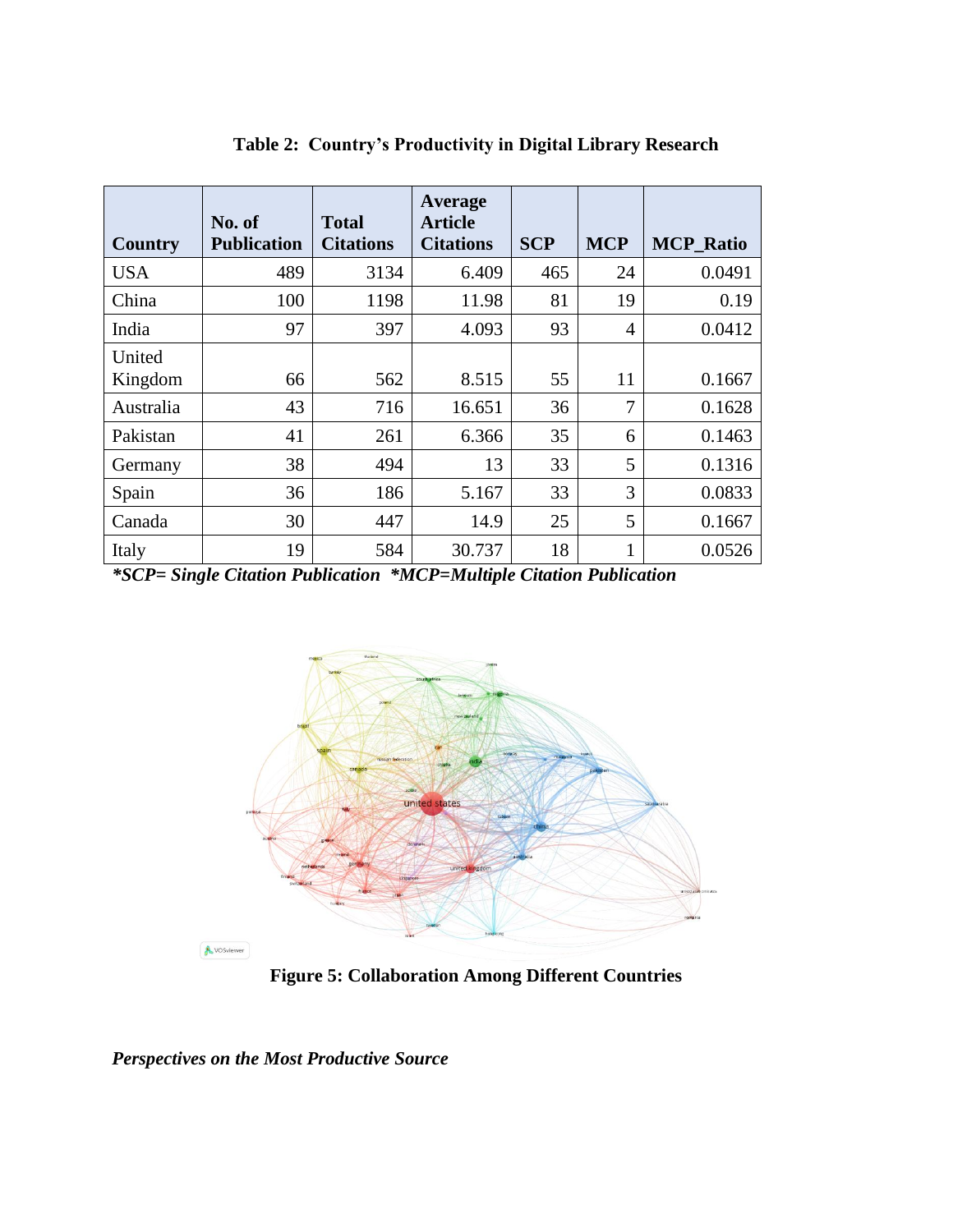The most productive journals were analysed using biblioshiny and results were presented in the Table 3. Among the 303 sources which published digital library related publications, the greater number of articles were published in Library philosophy and practice journal and ranked number one in publishing digital library research articles (135 articles) followed by Digital library perspectives and Library hi-tech. However, their h-index found to be low compared to the that of other journal which published lesser number of articles.

| <b>Sources</b>                                             | <b>H-index</b> | <b>Articles</b> |
|------------------------------------------------------------|----------------|-----------------|
| Library philosophy and practice                            | 6              | 135             |
| Digital library perspectives                               | 9              | 88              |
| Library hi tech                                            | 11             | 77              |
| Electronic library                                         | 15             | 73              |
| Journal of chemical information and modeling               | 20             | 64              |
| International journal on digital libraries                 | 8              | 42              |
| Journal of the association for information science and     | 12             |                 |
| technology                                                 |                | 37              |
| Proceedings of the association for information science and | 12             |                 |
| technology                                                 |                | 37              |
| Journal of documentation                                   | 8              | 35              |
|                                                            | <b>Not</b>     |                 |
| Technical services quarterly                               | available      | 35              |

**Table 3: Most Productive Source in Digital Library**

#### *Research Focus Areas in Digital Library Research*

The increase in the number of publications and citation on digital library may be related to the latest trend in the research where, scholars have adopted latest computing technology such as artificial intelligence, deep learning, machine learning etc. this innovation promotes the use of digital library and helps to offer specialized services at any time and location. Thus, this study helps researcher to adopt latest computing technology for improving digital library services and also development of strategies for better management of digital library and further helps in recognizing the progress of technology to the rise of scientific dissemination and updating of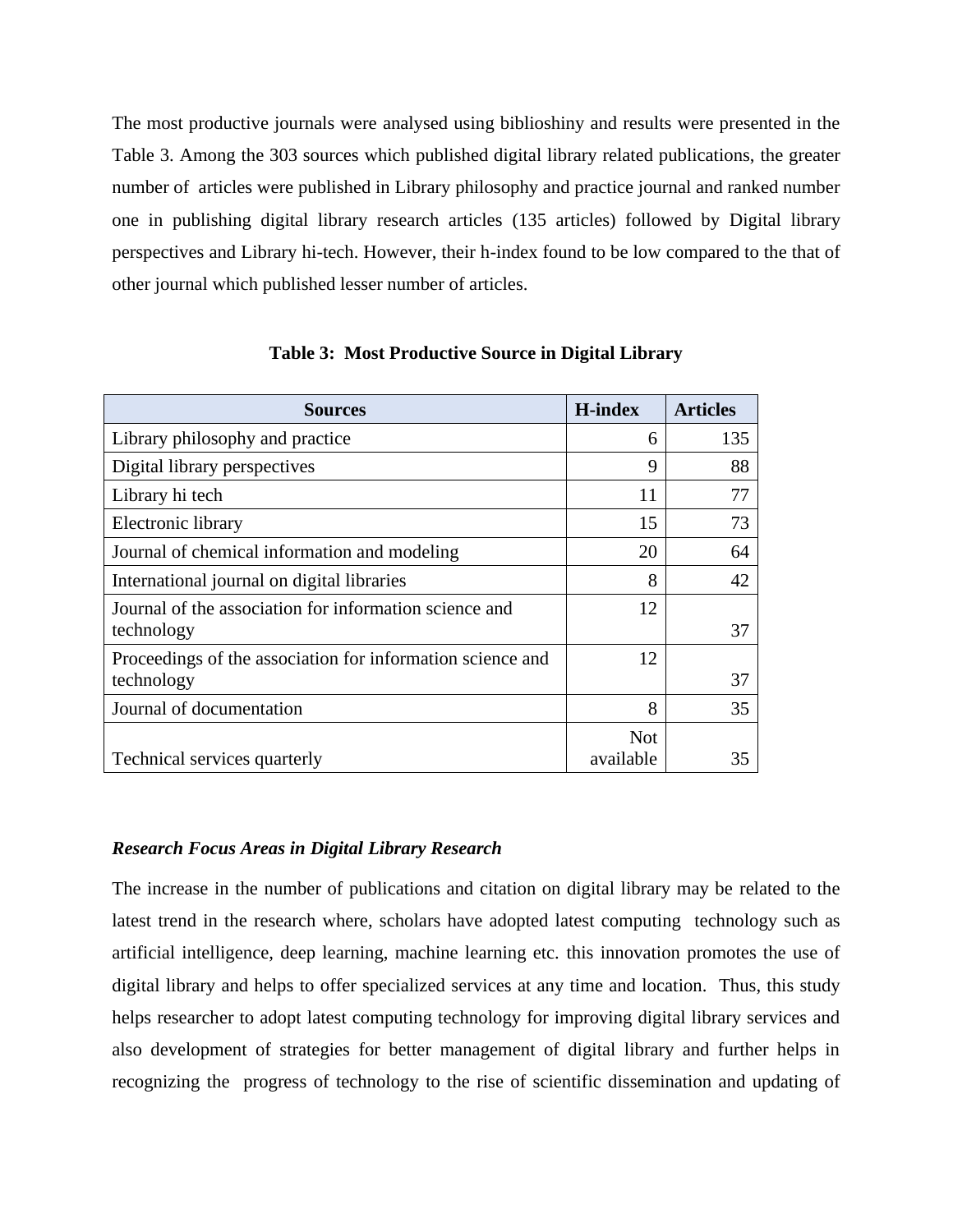knowledge. However, studies on this subject were also found in digital resources and digital collection and services as may articles were published related to this theme. Some studies have made a mention of digital preservation, digital born collections, digital preservation, open access and its implications, legal rights related to digital preservation etc. (Table 4)

| Year | Keyword                      | Year | Keyword                  |
|------|------------------------------|------|--------------------------|
| 2012 | Collections management       |      | Academic libraries       |
|      | Digital rights management    |      | Collaboration            |
|      | Digital storage              |      | Digital archives         |
|      | <b>Educational resources</b> | 2017 | Digital humanities       |
|      | Google books                 |      | Digital preservation     |
|      | Gsdl                         |      | Institutional repository |
|      | Copyright law                |      | Linked data              |
|      | Digital curation             |      | Open access              |
|      | Digital documents            |      | Semantic web             |
| 2013 | Learning                     |      | Social media             |
|      | Outreach                     |      | Archives                 |
|      | Semantics                    |      | Digital divide           |
|      | Wikipedia                    | 2018 | Digital scholarship      |
|      | Citation analysis            |      | Information literacy     |
|      | Collection development       |      | Public libraries         |
|      | Data curation                |      | University libraries     |
|      | Data management              | 2019 | Academic library         |
|      | Databases                    |      | Digital environment      |
| 2014 | Dspace                       |      | Digital inclusion        |
|      | E-books                      |      | Digital library services |
|      | <b>Information services</b>  |      | Digital literacy         |
|      | Information systems          |      | E-learning               |
|      | Information technology       |      | Ict                      |
|      | Research libraries           |      | Library services         |
|      | Web 2.0                      |      | Artificial intelligence  |
|      | Cloud computing              |      | Big data                 |
|      | Copyright                    | 2020 | Digital information      |
| 2015 | Digital content              |      | Digital resources        |
|      | Digital publishing           |      | Digital skills           |
|      | Electronic resources         |      | Digital transformation   |
|      | Information access           |      | Authorship pattern       |
|      | Internet                     | 2021 | Bibliometric analysis    |
|      | Open source software         |      | Deep learning            |
|      | Repositories                 |      | Machine learning         |

**Table 4: Most used keywords by Authors in digital Library**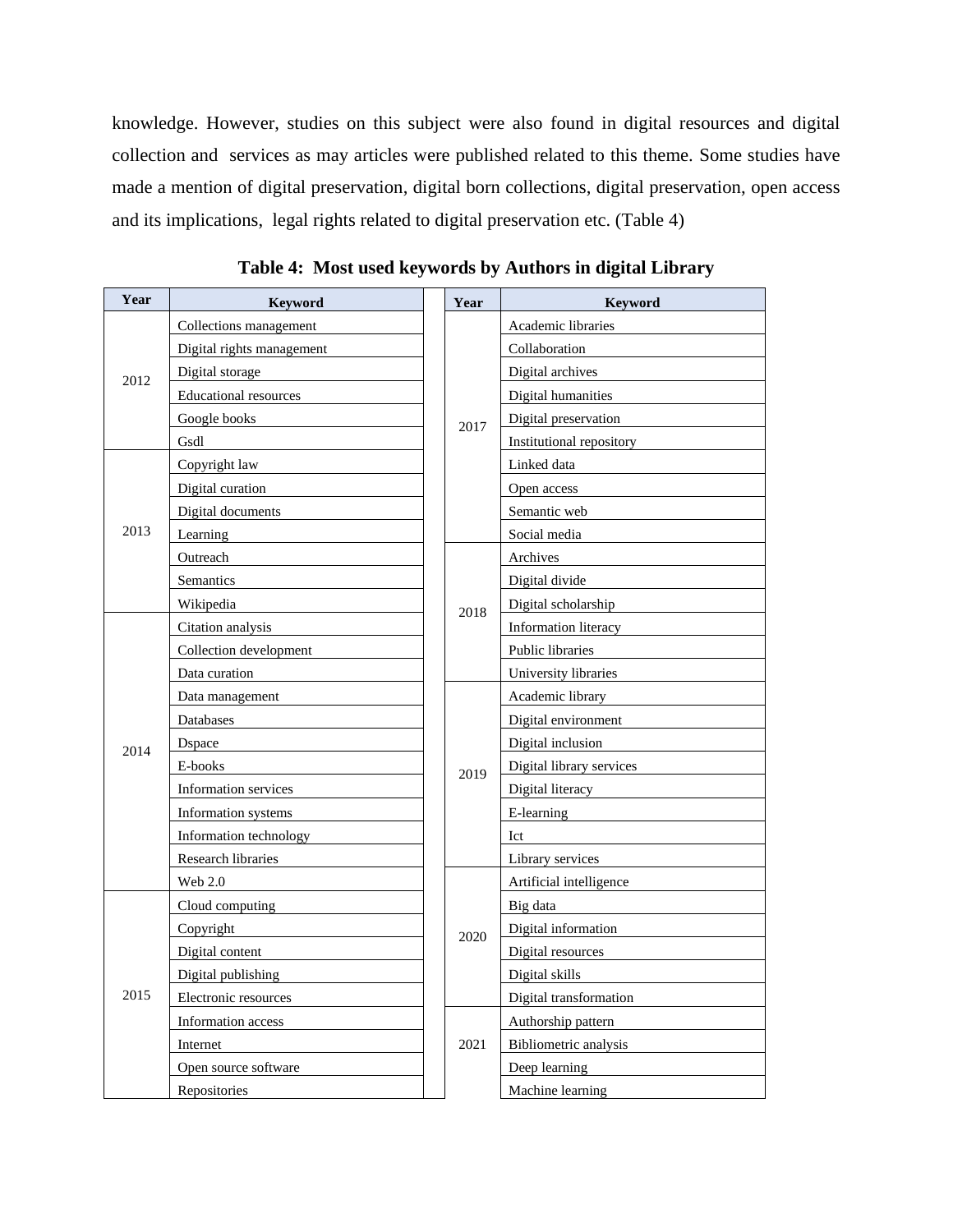|      | User experience        |  | National digital library of india |
|------|------------------------|--|-----------------------------------|
|      | User studies           |  | Social networking sites           |
|      | Digital collections    |  | Virtual services                  |
|      | Digital repositories   |  | Bigdata                           |
|      | Digitization           |  |                                   |
| 2016 | Information management |  |                                   |
|      | Information retrieval  |  |                                   |
|      | Knowledge management   |  |                                   |
|      | Metadata               |  |                                   |

### **4. Conclusion**

The process of providing digital content requires careful preparation, thorough analysis, and well-informed decisions. The ultimate purpose of every library is to satisfy the informational requirements of all who approach the library. There are a number of benefits of having a digital library in place, including the ability to provide new and creative library services for the users, as well as ensuring long-term preservation. Appropriately equipping library programmers with tools for application development, adding digital content, and figuring out the best way to create an electronic document management system that meets the needs of users. Articles on digital libraries have grown tremendously throughout the years. More articles have been written in the library philosophy and practice journal and Scientific Production of USA has made the greatest contribution to global research. The greatest number of works by Chinese authors may be found in the digital library's scientific literature. Artificial Intelligence, deep learning, machine learning, and other cutting-edge computer technologies have been the focus of recent studies.

#### **Reference**

Huaiyuan, Zhao (2020), Information Construction of Archives Management in Universities, *Frontiers in Educational Research*, 3(3) 99-102

Malik, A., & Mahmood, K. (2013). Infrastructure needed for digital reference service (DRS) in university libraries: An exploratory survey in the Punjab, Pakistan. *Library Review*, *62*(6- 7), 420-428.

Roopa, E. (2015). Analysis of digital library services at engineering colleges in karnataka : a